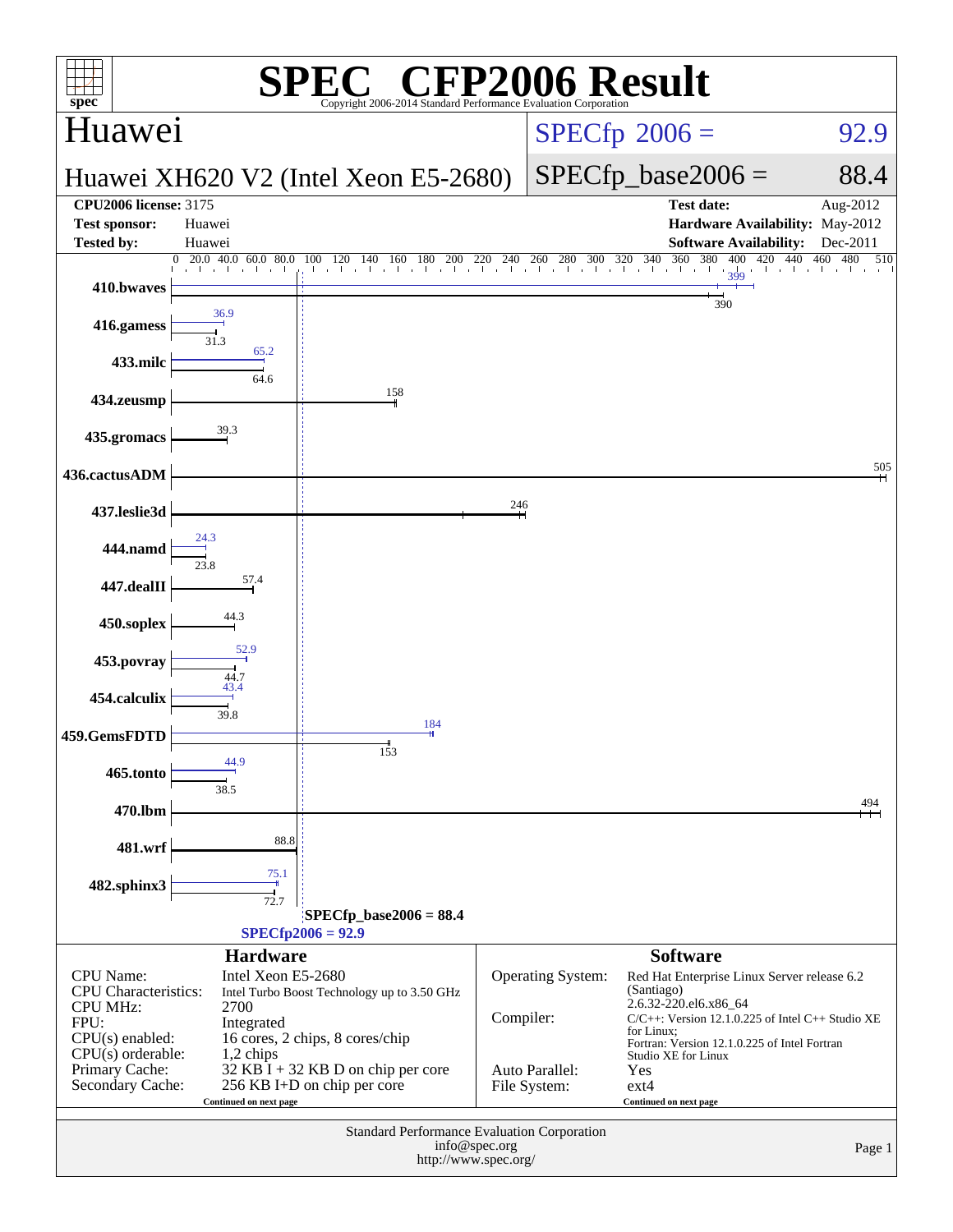

#### Huawei

#### $SPECfp2006 = 92.9$  $SPECfp2006 = 92.9$

Huawei XH620 V2 (Intel Xeon E5-2680)

#### $SPECTp\_base2006 = 88.4$

#### **[CPU2006 license:](http://www.spec.org/auto/cpu2006/Docs/result-fields.html#CPU2006license)** 3175 **[Test date:](http://www.spec.org/auto/cpu2006/Docs/result-fields.html#Testdate)** Aug-2012

**[Test sponsor:](http://www.spec.org/auto/cpu2006/Docs/result-fields.html#Testsponsor)** Huawei **[Hardware Availability:](http://www.spec.org/auto/cpu2006/Docs/result-fields.html#HardwareAvailability)** May-2012 **[Tested by:](http://www.spec.org/auto/cpu2006/Docs/result-fields.html#Testedby)** Huawei **[Software Availability:](http://www.spec.org/auto/cpu2006/Docs/result-fields.html#SoftwareAvailability)** Dec-2011 [L3 Cache:](http://www.spec.org/auto/cpu2006/Docs/result-fields.html#L3Cache) 20 MB I+D on chip per chip<br>Other Cache: None [Other Cache:](http://www.spec.org/auto/cpu2006/Docs/result-fields.html#OtherCache) [Memory:](http://www.spec.org/auto/cpu2006/Docs/result-fields.html#Memory) 128 GB (16 x 8 GB 2Rx4 PC3-12800R-11, ECC) [Disk Subsystem:](http://www.spec.org/auto/cpu2006/Docs/result-fields.html#DiskSubsystem) 1 x 300 GB SAS, 10K RPM [Other Hardware:](http://www.spec.org/auto/cpu2006/Docs/result-fields.html#OtherHardware) None [System State:](http://www.spec.org/auto/cpu2006/Docs/result-fields.html#SystemState) Run level 3 (multi-user)<br>Base Pointers: 64-bit [Base Pointers:](http://www.spec.org/auto/cpu2006/Docs/result-fields.html#BasePointers) 64-bit<br>Peak Pointers: 32/64-bit [Peak Pointers:](http://www.spec.org/auto/cpu2006/Docs/result-fields.html#PeakPointers) [Other Software:](http://www.spec.org/auto/cpu2006/Docs/result-fields.html#OtherSoftware) None

| <b>Results Table</b> |                                                                                                          |              |                |       |                |       |                |              |                |              |                |              |
|----------------------|----------------------------------------------------------------------------------------------------------|--------------|----------------|-------|----------------|-------|----------------|--------------|----------------|--------------|----------------|--------------|
|                      | <b>Base</b>                                                                                              |              |                |       |                |       | <b>Peak</b>    |              |                |              |                |              |
| <b>Benchmark</b>     | <b>Seconds</b>                                                                                           | <b>Ratio</b> | <b>Seconds</b> | Ratio | <b>Seconds</b> | Ratio | <b>Seconds</b> | <b>Ratio</b> | <b>Seconds</b> | <b>Ratio</b> | <b>Seconds</b> | <b>Ratio</b> |
| 410.bwayes           | 35.8                                                                                                     | 379          | 34.8           | 390   | 34.8           | 390   | 35.2           | 386          | 33.0           | 412          | 34.0           | 399          |
| $416$ .gamess        | 624                                                                                                      | 31.4         | 626            | 31.3  | 627            | 31.2  | 531            | 36.9         | 531            | 36.9         | 531            | 36.9         |
| $433$ .milc          | 142                                                                                                      | 64.6         | 142            | 64.6  | 142            | 64.6  | 141            | 65.2         | 141            | 65.3         | <u> 141</u>    | 65.2         |
| 434.zeusmp           | 57.2                                                                                                     | 159          | 57.6           | 158   | 57.6           | 158   | 57.2           | 159          | 57.6           | 158          | 57.6           | 158          |
| 435.gromacs          | 182                                                                                                      | 39.3         | 182            | 39.3  | 181            | 39.4  | 182            | 39.3         | 182            | 39.3         | 181            | 39.4         |
| 436.cactusADM        | 23.7                                                                                                     | 505          | 23.9           | 501   | 23.7           | 505   | 23.7           | 505          | 23.9           | 501          | 23.7           | 505          |
| 437.leslie3d         | 37.6                                                                                                     | 250          | 38.2           | 246   | 45.6           | 206   | 37.6           | 250          | 38.2           | 246          | 45.6           | 206          |
| 444.namd             | 336                                                                                                      | 23.8         | 336            | 23.8  | 337            | 23.8  | 330            | 24.3         | 331            | 24.3         | 330            | 24.3         |
| $447$ .dealII        | 199                                                                                                      | 57.4         | 200            | 57.1  | 199            | 57.6  | <b>199</b>     | 57.4         | 200            | 57.1         | 199            | 57.6         |
| $450$ .soplex        | 188                                                                                                      | 44.3         | 188            | 44.5  | 189            | 44.2  | 188            | 44.3         | 188            | 44.5         | 189            | 44.2         |
| $453$ .povray        | 119                                                                                                      | 44.7         | 119            | 44.8  | 120            | 44.2  | <b>101</b>     | 52.9         | 101            | 52.9         | 101            | 52.7         |
| 454.calculix         | 207                                                                                                      | 39.8         | 208            | 39.7  | 207            | 39.9  | <b>190</b>     | 43.4         | 191            | 43.2         | 190            | 43.5         |
| 459.GemsFDTD         | 69.2                                                                                                     | 153          | 69.2           | 153   | 68.8           | 154   | 57.3           | 185          | 57.5           | 184          | 58.1           | 183          |
| $465$ .tonto         | 255                                                                                                      | 38.6         | 256            | 38.5  | 256            | 38.5  | 219            | 44.9         | 219            | 44.9         | 220            | 44.8         |
| 470.1bm              | 27.8                                                                                                     | 494          | 27.4           | 501   | 28.2           | 487   | 27.8           | 494          | 27.4           | 501          | 28.2           | 487          |
| 481.wrf              | 127                                                                                                      | 88.2         | 126            | 88.8  | 126            | 88.8  | 127            | 88.2         | <b>126</b>     | 88.8         | 126            | 88.8         |
| $482$ .sphinx $3$    | 269                                                                                                      | 72.4         | 267            | 72.9  | 268            | 72.7  | 259            | 75.2         | 260            | 75.1         | 263            | 74.1         |
|                      | Results appear in the order in which they were run. Bold underlined text indicates a median measurement. |              |                |       |                |       |                |              |                |              |                |              |

#### **[Operating System Notes](http://www.spec.org/auto/cpu2006/Docs/result-fields.html#OperatingSystemNotes)**

 Stack size set to unlimited using "ulimit -s unlimited" Transparent Huge Pages enabled with: echo always > /sys/kernel/mm/redhat\_transparent\_hugepage/enabled Select only test related files when installing the operating system

#### **[Platform Notes](http://www.spec.org/auto/cpu2006/Docs/result-fields.html#PlatformNotes)**

 BIOS configuration: Intel Hyper-Threading set to Disabled Set Power Efficiency Mode to Performance Sysinfo program /spec/config/sysinfo.rev6800 \$Rev: 6800 \$ \$Date:: 2011-10-11 #\$ 6f2ebdff5032aaa42e583f96b07f99d3 running on RH62-rebuild Tue Aug 21 15:05:40 2012

Continued on next page

Standard Performance Evaluation Corporation [info@spec.org](mailto:info@spec.org) <http://www.spec.org/>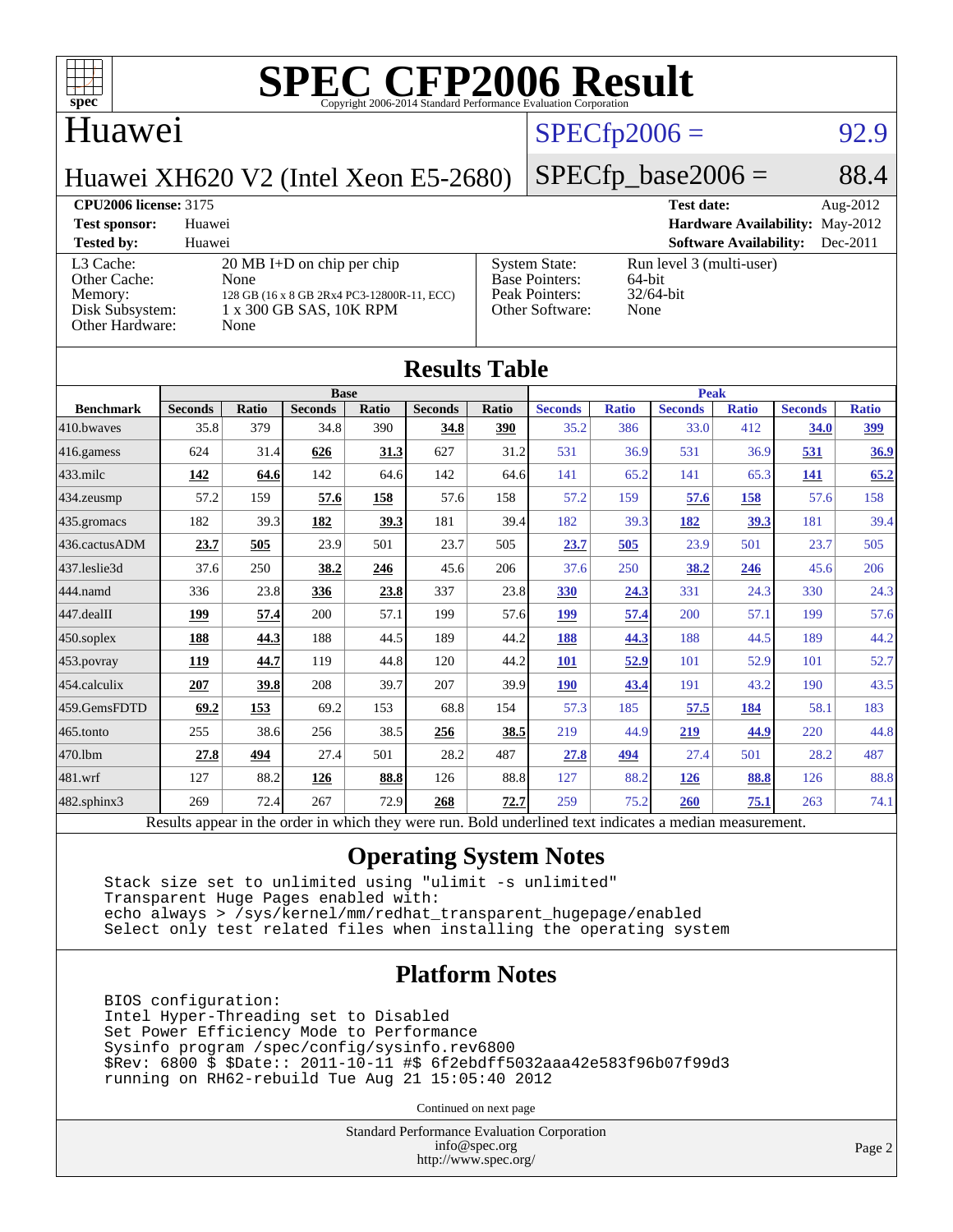

#### Huawei

 $SPECfp2006 = 92.9$  $SPECfp2006 = 92.9$ 

Huawei XH620 V2 (Intel Xeon E5-2680)

 $SPECTp\_base2006 = 88.4$ 

**[CPU2006 license:](http://www.spec.org/auto/cpu2006/Docs/result-fields.html#CPU2006license)** 3175 **[Test date:](http://www.spec.org/auto/cpu2006/Docs/result-fields.html#Testdate)** Aug-2012 **[Test sponsor:](http://www.spec.org/auto/cpu2006/Docs/result-fields.html#Testsponsor)** Huawei **[Hardware Availability:](http://www.spec.org/auto/cpu2006/Docs/result-fields.html#HardwareAvailability)** May-2012 **[Tested by:](http://www.spec.org/auto/cpu2006/Docs/result-fields.html#Testedby)** Huawei **[Software Availability:](http://www.spec.org/auto/cpu2006/Docs/result-fields.html#SoftwareAvailability)** Dec-2011

#### **[Platform Notes \(Continued\)](http://www.spec.org/auto/cpu2006/Docs/result-fields.html#PlatformNotes)**

| This section contains SUT (System Under Test) info as seen by<br>some common utilities. To remove or add to this section, see:<br>http://www.spec.org/cpu2006/Docs/config.html#sysinfo                                                                                                                                                                                                                                    |        |
|---------------------------------------------------------------------------------------------------------------------------------------------------------------------------------------------------------------------------------------------------------------------------------------------------------------------------------------------------------------------------------------------------------------------------|--------|
| From /proc/cpuinfo<br>model name: Genuine Intel(R) CPU @ 2.70GHz<br>2 "physical id"s (chips)<br>16 "processors"<br>cores, siblings (Caution: counting these is hw and system dependent. The<br>following excerpts from /proc/cpuinfo might not be reliable. Use with<br>caution.)<br>cpu cores $: 8$<br>siblings : 8<br>physical 0: cores 0 1 2 3 4 5 6 7<br>physical 1: cores 0 1 2 3 4 5 6 7<br>cache size $: 20480$ KB |        |
| From /proc/meminfo<br>MemTotal:<br>132124032 kB<br>HugePages Total:<br>0<br>2048 kB<br>Hugepagesize:                                                                                                                                                                                                                                                                                                                      |        |
| From /etc/*release* /etc/*version*<br>redhat-release: Red Hat Enterprise Linux Server release 6.2 (Santiago)<br>system-release: Red Hat Enterprise Linux Server release 6.2 (Santiago)<br>system-release-cpe: cpe:/o:redhat:enterprise_linux:6server:ga:server                                                                                                                                                            |        |
| uname $-a$ :<br>Linux RH62-rebuild 2.6.32-220.el6.x86_64 #1 SMP Wed Nov 9 08:03:13 EST 2011<br>x86_64 x86_64 x86_64 GNU/Linux                                                                                                                                                                                                                                                                                             |        |
| run-level $3$ Aug $21$ 09:13                                                                                                                                                                                                                                                                                                                                                                                              |        |
| SPEC is set to: /spec<br>Filesystem<br>Size Used Avail Use% Mounted on<br>Type<br>/dev/sda1<br>289G<br>52G 222G 19% /<br>ext4                                                                                                                                                                                                                                                                                             |        |
| Additional information from dmidecode:                                                                                                                                                                                                                                                                                                                                                                                    |        |
| (End of data from sysinfo program)                                                                                                                                                                                                                                                                                                                                                                                        |        |
| <b>General Notes</b>                                                                                                                                                                                                                                                                                                                                                                                                      |        |
| Environment variables set by runspec before the start of the run:<br>$KMP_A$ FFINITY = "granularity=fine,compact,0,1"<br>$LD_LIBRARY_PATH = "/gpec/libs/32://spec/libs/64"$<br>OMP NUM THREADS = "16"                                                                                                                                                                                                                     |        |
| Binaries compiled on a system with 1x Core i7-860 CPU + 8GB<br>memory using RHEL5.5                                                                                                                                                                                                                                                                                                                                       |        |
| Standard Performance Evaluation Corporation<br>info@spec.org<br>http://www.spec.org/                                                                                                                                                                                                                                                                                                                                      | Page 3 |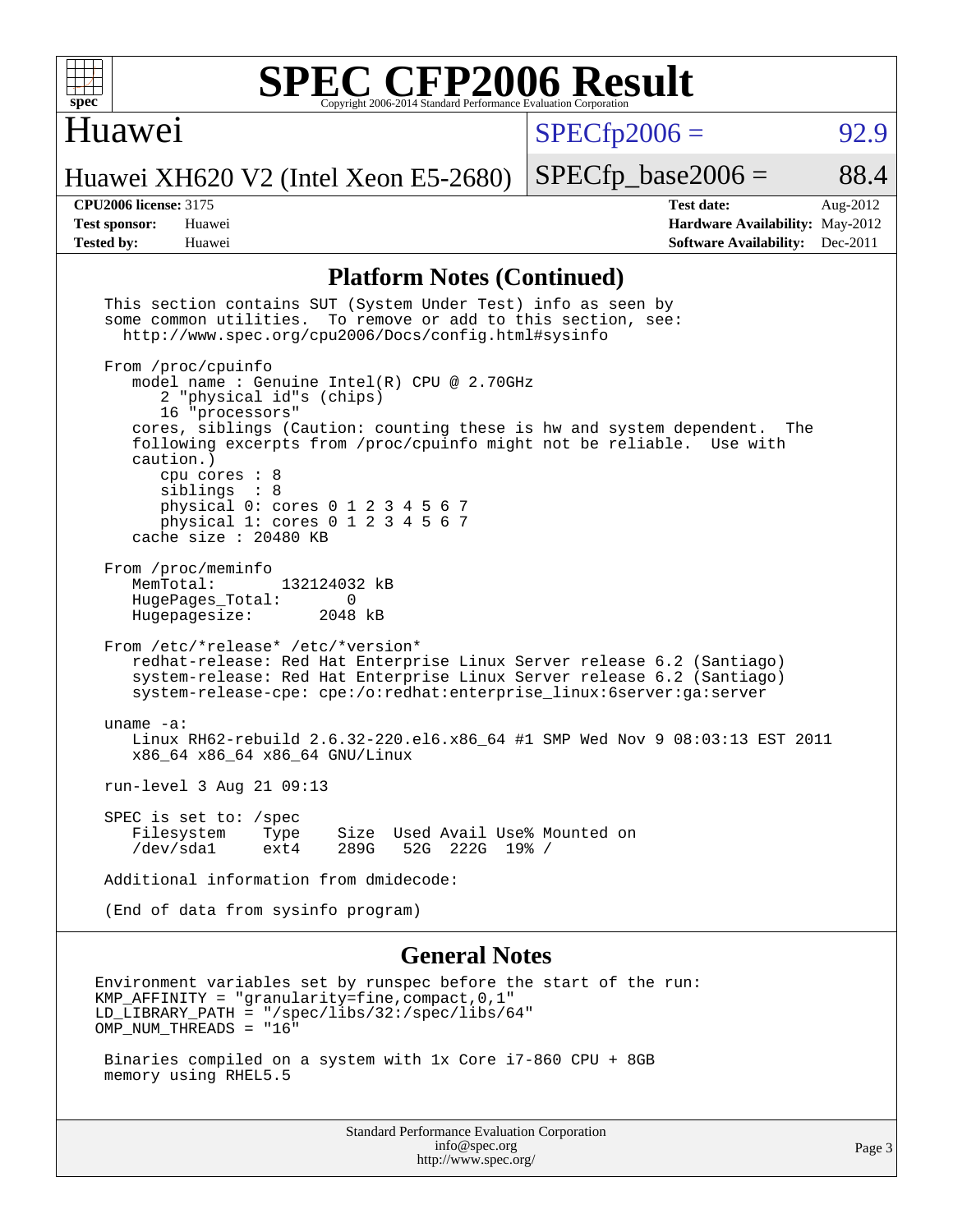

#### Huawei

 $SPECTp2006 = 92.9$ 

 $SPECTp\_base2006 = 88.4$ 

Huawei XH620 V2 (Intel Xeon E5-2680)

**[CPU2006 license:](http://www.spec.org/auto/cpu2006/Docs/result-fields.html#CPU2006license)** 3175 **[Test date:](http://www.spec.org/auto/cpu2006/Docs/result-fields.html#Testdate)** Aug-2012 **[Test sponsor:](http://www.spec.org/auto/cpu2006/Docs/result-fields.html#Testsponsor)** Huawei **[Hardware Availability:](http://www.spec.org/auto/cpu2006/Docs/result-fields.html#HardwareAvailability)** May-2012 **[Tested by:](http://www.spec.org/auto/cpu2006/Docs/result-fields.html#Testedby)** Huawei **[Software Availability:](http://www.spec.org/auto/cpu2006/Docs/result-fields.html#SoftwareAvailability)** Dec-2011

### **[Base Compiler Invocation](http://www.spec.org/auto/cpu2006/Docs/result-fields.html#BaseCompilerInvocation)**

[C benchmarks](http://www.spec.org/auto/cpu2006/Docs/result-fields.html#Cbenchmarks):  $\text{icc}$  -m64

[C++ benchmarks:](http://www.spec.org/auto/cpu2006/Docs/result-fields.html#CXXbenchmarks) [icpc -m64](http://www.spec.org/cpu2006/results/res2012q3/cpu2006-20120904-24406.flags.html#user_CXXbase_intel_icpc_64bit_bedb90c1146cab66620883ef4f41a67e)

[Fortran benchmarks](http://www.spec.org/auto/cpu2006/Docs/result-fields.html#Fortranbenchmarks): [ifort -m64](http://www.spec.org/cpu2006/results/res2012q3/cpu2006-20120904-24406.flags.html#user_FCbase_intel_ifort_64bit_ee9d0fb25645d0210d97eb0527dcc06e)

[Benchmarks using both Fortran and C](http://www.spec.org/auto/cpu2006/Docs/result-fields.html#BenchmarksusingbothFortranandC): [icc -m64](http://www.spec.org/cpu2006/results/res2012q3/cpu2006-20120904-24406.flags.html#user_CC_FCbase_intel_icc_64bit_0b7121f5ab7cfabee23d88897260401c) [ifort -m64](http://www.spec.org/cpu2006/results/res2012q3/cpu2006-20120904-24406.flags.html#user_CC_FCbase_intel_ifort_64bit_ee9d0fb25645d0210d97eb0527dcc06e)

#### **[Base Portability Flags](http://www.spec.org/auto/cpu2006/Docs/result-fields.html#BasePortabilityFlags)**

| 410.bwaves: -DSPEC CPU LP64                 |                                                                |
|---------------------------------------------|----------------------------------------------------------------|
| 416.gamess: - DSPEC_CPU_LP64                |                                                                |
| 433.milc: -DSPEC CPU LP64                   |                                                                |
| 434.zeusmp: -DSPEC_CPU_LP64                 |                                                                |
| 435.gromacs: -DSPEC_CPU_LP64 -nofor_main    |                                                                |
| 436.cactusADM: -DSPEC CPU LP64 -nofor main  |                                                                |
| 437.leslie3d: -DSPEC CPU LP64               |                                                                |
| 444.namd: -DSPEC CPU LP64                   |                                                                |
| 447.dealII: -DSPEC CPU LP64                 |                                                                |
| 450.soplex: -DSPEC_CPU_LP64                 |                                                                |
| 453.povray: -DSPEC_CPU_LP64                 |                                                                |
| 454.calculix: - DSPEC CPU LP64 - nofor main |                                                                |
| 459.GemsFDTD: -DSPEC CPU LP64               |                                                                |
| 465.tonto: - DSPEC CPU LP64                 |                                                                |
| 470.1bm: - DSPEC CPU LP64                   |                                                                |
|                                             | 481.wrf: -DSPEC_CPU_LP64 -DSPEC_CPU_CASE_FLAG -DSPEC_CPU_LINUX |
| 482.sphinx3: -DSPEC_CPU_LP64                |                                                                |
|                                             |                                                                |

#### **[Base Optimization Flags](http://www.spec.org/auto/cpu2006/Docs/result-fields.html#BaseOptimizationFlags)**

[C benchmarks](http://www.spec.org/auto/cpu2006/Docs/result-fields.html#Cbenchmarks): [-xAVX](http://www.spec.org/cpu2006/results/res2012q3/cpu2006-20120904-24406.flags.html#user_CCbase_f-xAVX) [-ipo](http://www.spec.org/cpu2006/results/res2012q3/cpu2006-20120904-24406.flags.html#user_CCbase_f-ipo) [-O3](http://www.spec.org/cpu2006/results/res2012q3/cpu2006-20120904-24406.flags.html#user_CCbase_f-O3) [-no-prec-div](http://www.spec.org/cpu2006/results/res2012q3/cpu2006-20120904-24406.flags.html#user_CCbase_f-no-prec-div) [-static](http://www.spec.org/cpu2006/results/res2012q3/cpu2006-20120904-24406.flags.html#user_CCbase_f-static) [-parallel](http://www.spec.org/cpu2006/results/res2012q3/cpu2006-20120904-24406.flags.html#user_CCbase_f-parallel) [-opt-prefetch](http://www.spec.org/cpu2006/results/res2012q3/cpu2006-20120904-24406.flags.html#user_CCbase_f-opt-prefetch) [-ansi-alias](http://www.spec.org/cpu2006/results/res2012q3/cpu2006-20120904-24406.flags.html#user_CCbase_f-ansi-alias) [C++ benchmarks:](http://www.spec.org/auto/cpu2006/Docs/result-fields.html#CXXbenchmarks) [-xAVX](http://www.spec.org/cpu2006/results/res2012q3/cpu2006-20120904-24406.flags.html#user_CXXbase_f-xAVX) [-ipo](http://www.spec.org/cpu2006/results/res2012q3/cpu2006-20120904-24406.flags.html#user_CXXbase_f-ipo) [-O3](http://www.spec.org/cpu2006/results/res2012q3/cpu2006-20120904-24406.flags.html#user_CXXbase_f-O3) [-no-prec-div](http://www.spec.org/cpu2006/results/res2012q3/cpu2006-20120904-24406.flags.html#user_CXXbase_f-no-prec-div) [-static](http://www.spec.org/cpu2006/results/res2012q3/cpu2006-20120904-24406.flags.html#user_CXXbase_f-static) [-opt-prefetch](http://www.spec.org/cpu2006/results/res2012q3/cpu2006-20120904-24406.flags.html#user_CXXbase_f-opt-prefetch) [-ansi-alias](http://www.spec.org/cpu2006/results/res2012q3/cpu2006-20120904-24406.flags.html#user_CXXbase_f-ansi-alias) [Fortran benchmarks](http://www.spec.org/auto/cpu2006/Docs/result-fields.html#Fortranbenchmarks): [-xAVX](http://www.spec.org/cpu2006/results/res2012q3/cpu2006-20120904-24406.flags.html#user_FCbase_f-xAVX) [-ipo](http://www.spec.org/cpu2006/results/res2012q3/cpu2006-20120904-24406.flags.html#user_FCbase_f-ipo) [-O3](http://www.spec.org/cpu2006/results/res2012q3/cpu2006-20120904-24406.flags.html#user_FCbase_f-O3) [-no-prec-div](http://www.spec.org/cpu2006/results/res2012q3/cpu2006-20120904-24406.flags.html#user_FCbase_f-no-prec-div) [-static](http://www.spec.org/cpu2006/results/res2012q3/cpu2006-20120904-24406.flags.html#user_FCbase_f-static) [-parallel](http://www.spec.org/cpu2006/results/res2012q3/cpu2006-20120904-24406.flags.html#user_FCbase_f-parallel) [-opt-prefetch](http://www.spec.org/cpu2006/results/res2012q3/cpu2006-20120904-24406.flags.html#user_FCbase_f-opt-prefetch) [Benchmarks using both Fortran and C](http://www.spec.org/auto/cpu2006/Docs/result-fields.html#BenchmarksusingbothFortranandC): [-xAVX](http://www.spec.org/cpu2006/results/res2012q3/cpu2006-20120904-24406.flags.html#user_CC_FCbase_f-xAVX) [-ipo](http://www.spec.org/cpu2006/results/res2012q3/cpu2006-20120904-24406.flags.html#user_CC_FCbase_f-ipo) [-O3](http://www.spec.org/cpu2006/results/res2012q3/cpu2006-20120904-24406.flags.html#user_CC_FCbase_f-O3) [-no-prec-div](http://www.spec.org/cpu2006/results/res2012q3/cpu2006-20120904-24406.flags.html#user_CC_FCbase_f-no-prec-div) [-static](http://www.spec.org/cpu2006/results/res2012q3/cpu2006-20120904-24406.flags.html#user_CC_FCbase_f-static) [-parallel](http://www.spec.org/cpu2006/results/res2012q3/cpu2006-20120904-24406.flags.html#user_CC_FCbase_f-parallel) [-opt-prefetch](http://www.spec.org/cpu2006/results/res2012q3/cpu2006-20120904-24406.flags.html#user_CC_FCbase_f-opt-prefetch) [-ansi-alias](http://www.spec.org/cpu2006/results/res2012q3/cpu2006-20120904-24406.flags.html#user_CC_FCbase_f-ansi-alias)

| <b>Standard Performance Evaluation Corporation</b> |  |
|----------------------------------------------------|--|
| info@spec.org                                      |  |
| http://www.spec.org/                               |  |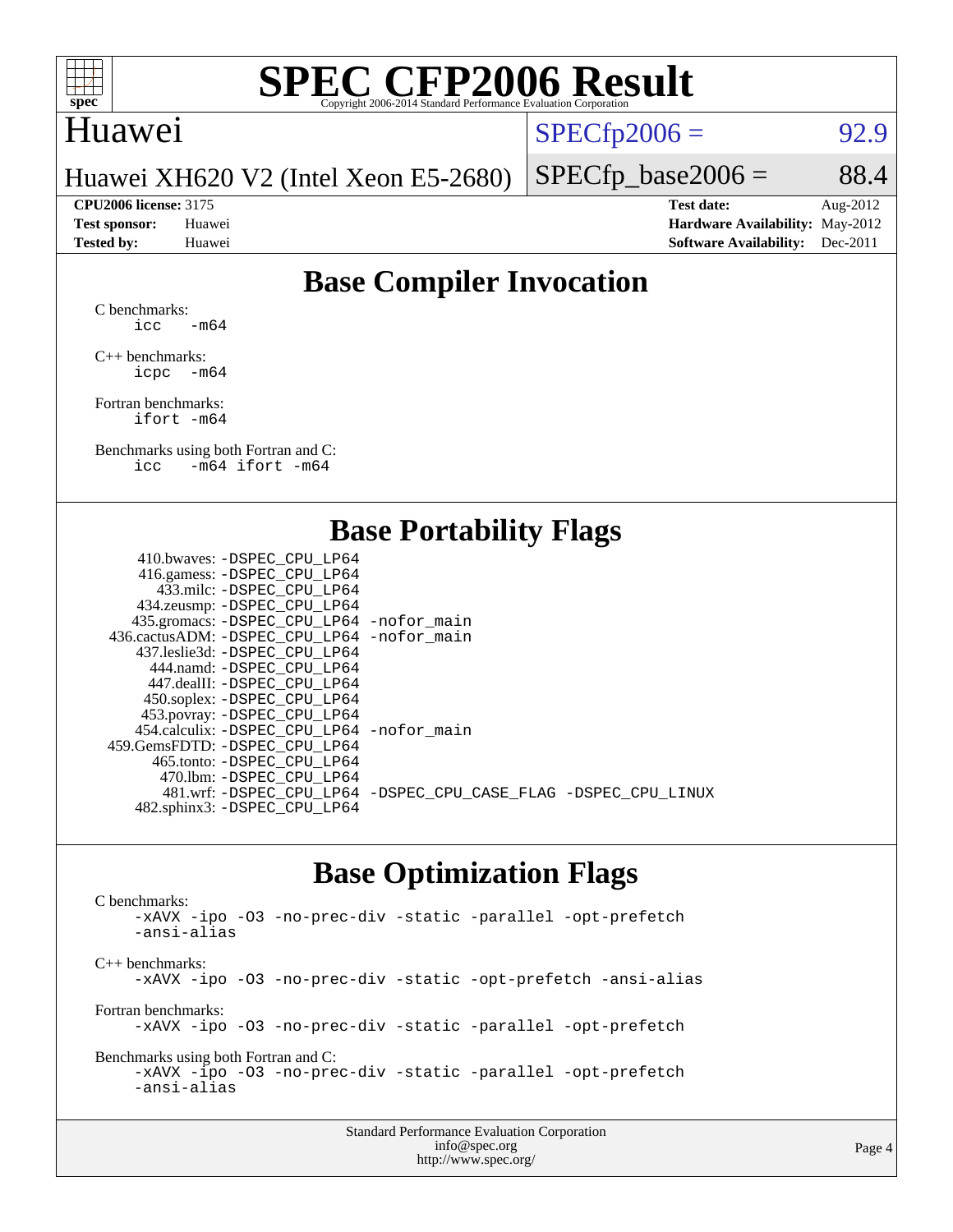

#### Huawei

 $SPECfp2006 = 92.9$  $SPECfp2006 = 92.9$ 

Huawei XH620 V2 (Intel Xeon E5-2680)

**[CPU2006 license:](http://www.spec.org/auto/cpu2006/Docs/result-fields.html#CPU2006license)** 3175 **[Test date:](http://www.spec.org/auto/cpu2006/Docs/result-fields.html#Testdate)** Aug-2012

 $SPECTp\_base2006 = 88.4$ 

**[Test sponsor:](http://www.spec.org/auto/cpu2006/Docs/result-fields.html#Testsponsor)** Huawei **[Hardware Availability:](http://www.spec.org/auto/cpu2006/Docs/result-fields.html#HardwareAvailability)** May-2012 **[Tested by:](http://www.spec.org/auto/cpu2006/Docs/result-fields.html#Testedby)** Huawei **[Software Availability:](http://www.spec.org/auto/cpu2006/Docs/result-fields.html#SoftwareAvailability)** Dec-2011

### **[Peak Compiler Invocation](http://www.spec.org/auto/cpu2006/Docs/result-fields.html#PeakCompilerInvocation)**

[C benchmarks](http://www.spec.org/auto/cpu2006/Docs/result-fields.html#Cbenchmarks):  $\text{icc}$   $-\text{m64}$ 

[C++ benchmarks:](http://www.spec.org/auto/cpu2006/Docs/result-fields.html#CXXbenchmarks) [icpc -m64](http://www.spec.org/cpu2006/results/res2012q3/cpu2006-20120904-24406.flags.html#user_CXXpeak_intel_icpc_64bit_bedb90c1146cab66620883ef4f41a67e)

[Fortran benchmarks](http://www.spec.org/auto/cpu2006/Docs/result-fields.html#Fortranbenchmarks): [ifort -m64](http://www.spec.org/cpu2006/results/res2012q3/cpu2006-20120904-24406.flags.html#user_FCpeak_intel_ifort_64bit_ee9d0fb25645d0210d97eb0527dcc06e)

[Benchmarks using both Fortran and C](http://www.spec.org/auto/cpu2006/Docs/result-fields.html#BenchmarksusingbothFortranandC): [icc -m64](http://www.spec.org/cpu2006/results/res2012q3/cpu2006-20120904-24406.flags.html#user_CC_FCpeak_intel_icc_64bit_0b7121f5ab7cfabee23d88897260401c) [ifort -m64](http://www.spec.org/cpu2006/results/res2012q3/cpu2006-20120904-24406.flags.html#user_CC_FCpeak_intel_ifort_64bit_ee9d0fb25645d0210d97eb0527dcc06e)

#### **[Peak Portability Flags](http://www.spec.org/auto/cpu2006/Docs/result-fields.html#PeakPortabilityFlags)**

Same as Base Portability Flags

### **[Peak Optimization Flags](http://www.spec.org/auto/cpu2006/Docs/result-fields.html#PeakOptimizationFlags)**

[C benchmarks](http://www.spec.org/auto/cpu2006/Docs/result-fields.html#Cbenchmarks):

 433.milc: [-xAVX](http://www.spec.org/cpu2006/results/res2012q3/cpu2006-20120904-24406.flags.html#user_peakPASS2_CFLAGSPASS2_LDFLAGS433_milc_f-xAVX)(pass 2) [-prof-gen](http://www.spec.org/cpu2006/results/res2012q3/cpu2006-20120904-24406.flags.html#user_peakPASS1_CFLAGSPASS1_LDFLAGS433_milc_prof_gen_e43856698f6ca7b7e442dfd80e94a8fc)(pass 1) [-ipo](http://www.spec.org/cpu2006/results/res2012q3/cpu2006-20120904-24406.flags.html#user_peakPASS2_CFLAGSPASS2_LDFLAGS433_milc_f-ipo)(pass 2) [-O3](http://www.spec.org/cpu2006/results/res2012q3/cpu2006-20120904-24406.flags.html#user_peakPASS2_CFLAGSPASS2_LDFLAGS433_milc_f-O3)(pass 2) [-no-prec-div](http://www.spec.org/cpu2006/results/res2012q3/cpu2006-20120904-24406.flags.html#user_peakPASS2_CFLAGSPASS2_LDFLAGS433_milc_f-no-prec-div)(pass 2) [-prof-use](http://www.spec.org/cpu2006/results/res2012q3/cpu2006-20120904-24406.flags.html#user_peakPASS2_CFLAGSPASS2_LDFLAGS433_milc_prof_use_bccf7792157ff70d64e32fe3e1250b55)(pass 2) [-static](http://www.spec.org/cpu2006/results/res2012q3/cpu2006-20120904-24406.flags.html#user_peakOPTIMIZE433_milc_f-static) [-auto-ilp32](http://www.spec.org/cpu2006/results/res2012q3/cpu2006-20120904-24406.flags.html#user_peakCOPTIMIZE433_milc_f-auto-ilp32) [-ansi-alias](http://www.spec.org/cpu2006/results/res2012q3/cpu2006-20120904-24406.flags.html#user_peakCOPTIMIZE433_milc_f-ansi-alias)

 $470.$ lbm: basepeak = yes

 482.sphinx3: [-xAVX](http://www.spec.org/cpu2006/results/res2012q3/cpu2006-20120904-24406.flags.html#user_peakOPTIMIZE482_sphinx3_f-xAVX) [-ipo](http://www.spec.org/cpu2006/results/res2012q3/cpu2006-20120904-24406.flags.html#user_peakOPTIMIZE482_sphinx3_f-ipo) [-O3](http://www.spec.org/cpu2006/results/res2012q3/cpu2006-20120904-24406.flags.html#user_peakOPTIMIZE482_sphinx3_f-O3) [-no-prec-div](http://www.spec.org/cpu2006/results/res2012q3/cpu2006-20120904-24406.flags.html#user_peakOPTIMIZE482_sphinx3_f-no-prec-div) [-unroll2](http://www.spec.org/cpu2006/results/res2012q3/cpu2006-20120904-24406.flags.html#user_peakCOPTIMIZE482_sphinx3_f-unroll_784dae83bebfb236979b41d2422d7ec2) [-ansi-alias](http://www.spec.org/cpu2006/results/res2012q3/cpu2006-20120904-24406.flags.html#user_peakCOPTIMIZE482_sphinx3_f-ansi-alias) [-parallel](http://www.spec.org/cpu2006/results/res2012q3/cpu2006-20120904-24406.flags.html#user_peakCOPTIMIZE482_sphinx3_f-parallel)

[C++ benchmarks:](http://www.spec.org/auto/cpu2006/Docs/result-fields.html#CXXbenchmarks)

 444.namd: [-xAVX](http://www.spec.org/cpu2006/results/res2012q3/cpu2006-20120904-24406.flags.html#user_peakPASS2_CXXFLAGSPASS2_LDFLAGS444_namd_f-xAVX)(pass 2) [-prof-gen](http://www.spec.org/cpu2006/results/res2012q3/cpu2006-20120904-24406.flags.html#user_peakPASS1_CXXFLAGSPASS1_LDFLAGS444_namd_prof_gen_e43856698f6ca7b7e442dfd80e94a8fc)(pass 1) [-ipo](http://www.spec.org/cpu2006/results/res2012q3/cpu2006-20120904-24406.flags.html#user_peakPASS2_CXXFLAGSPASS2_LDFLAGS444_namd_f-ipo)(pass 2) [-O3](http://www.spec.org/cpu2006/results/res2012q3/cpu2006-20120904-24406.flags.html#user_peakPASS2_CXXFLAGSPASS2_LDFLAGS444_namd_f-O3)(pass 2) [-no-prec-div](http://www.spec.org/cpu2006/results/res2012q3/cpu2006-20120904-24406.flags.html#user_peakPASS2_CXXFLAGSPASS2_LDFLAGS444_namd_f-no-prec-div)(pass 2) [-prof-use](http://www.spec.org/cpu2006/results/res2012q3/cpu2006-20120904-24406.flags.html#user_peakPASS2_CXXFLAGSPASS2_LDFLAGS444_namd_prof_use_bccf7792157ff70d64e32fe3e1250b55)(pass 2) [-fno-alias](http://www.spec.org/cpu2006/results/res2012q3/cpu2006-20120904-24406.flags.html#user_peakCXXOPTIMIZEOPTIMIZE444_namd_f-no-alias_694e77f6c5a51e658e82ccff53a9e63a) [-auto-ilp32](http://www.spec.org/cpu2006/results/res2012q3/cpu2006-20120904-24406.flags.html#user_peakCXXOPTIMIZE444_namd_f-auto-ilp32)

447.dealII: basepeak = yes

450.soplex: basepeak = yes

 453.povray: [-xAVX](http://www.spec.org/cpu2006/results/res2012q3/cpu2006-20120904-24406.flags.html#user_peakPASS2_CXXFLAGSPASS2_LDFLAGS453_povray_f-xAVX)(pass 2) [-prof-gen](http://www.spec.org/cpu2006/results/res2012q3/cpu2006-20120904-24406.flags.html#user_peakPASS1_CXXFLAGSPASS1_LDFLAGS453_povray_prof_gen_e43856698f6ca7b7e442dfd80e94a8fc)(pass 1) [-ipo](http://www.spec.org/cpu2006/results/res2012q3/cpu2006-20120904-24406.flags.html#user_peakPASS2_CXXFLAGSPASS2_LDFLAGS453_povray_f-ipo)(pass 2) [-O3](http://www.spec.org/cpu2006/results/res2012q3/cpu2006-20120904-24406.flags.html#user_peakPASS2_CXXFLAGSPASS2_LDFLAGS453_povray_f-O3)(pass 2) [-no-prec-div](http://www.spec.org/cpu2006/results/res2012q3/cpu2006-20120904-24406.flags.html#user_peakPASS2_CXXFLAGSPASS2_LDFLAGS453_povray_f-no-prec-div)(pass 2) [-prof-use](http://www.spec.org/cpu2006/results/res2012q3/cpu2006-20120904-24406.flags.html#user_peakPASS2_CXXFLAGSPASS2_LDFLAGS453_povray_prof_use_bccf7792157ff70d64e32fe3e1250b55)(pass 2) [-unroll4](http://www.spec.org/cpu2006/results/res2012q3/cpu2006-20120904-24406.flags.html#user_peakCXXOPTIMIZE453_povray_f-unroll_4e5e4ed65b7fd20bdcd365bec371b81f) [-ansi-alias](http://www.spec.org/cpu2006/results/res2012q3/cpu2006-20120904-24406.flags.html#user_peakCXXOPTIMIZE453_povray_f-ansi-alias)

[Fortran benchmarks](http://www.spec.org/auto/cpu2006/Docs/result-fields.html#Fortranbenchmarks):

 410.bwaves: [-xAVX](http://www.spec.org/cpu2006/results/res2012q3/cpu2006-20120904-24406.flags.html#user_peakOPTIMIZE410_bwaves_f-xAVX) [-ipo](http://www.spec.org/cpu2006/results/res2012q3/cpu2006-20120904-24406.flags.html#user_peakOPTIMIZE410_bwaves_f-ipo) [-O3](http://www.spec.org/cpu2006/results/res2012q3/cpu2006-20120904-24406.flags.html#user_peakOPTIMIZE410_bwaves_f-O3) [-no-prec-div](http://www.spec.org/cpu2006/results/res2012q3/cpu2006-20120904-24406.flags.html#user_peakOPTIMIZE410_bwaves_f-no-prec-div) [-opt-prefetch](http://www.spec.org/cpu2006/results/res2012q3/cpu2006-20120904-24406.flags.html#user_peakOPTIMIZE410_bwaves_f-opt-prefetch) [-parallel](http://www.spec.org/cpu2006/results/res2012q3/cpu2006-20120904-24406.flags.html#user_peakOPTIMIZE410_bwaves_f-parallel) [-static](http://www.spec.org/cpu2006/results/res2012q3/cpu2006-20120904-24406.flags.html#user_peakOPTIMIZE410_bwaves_f-static)

Continued on next page

Standard Performance Evaluation Corporation [info@spec.org](mailto:info@spec.org) <http://www.spec.org/>